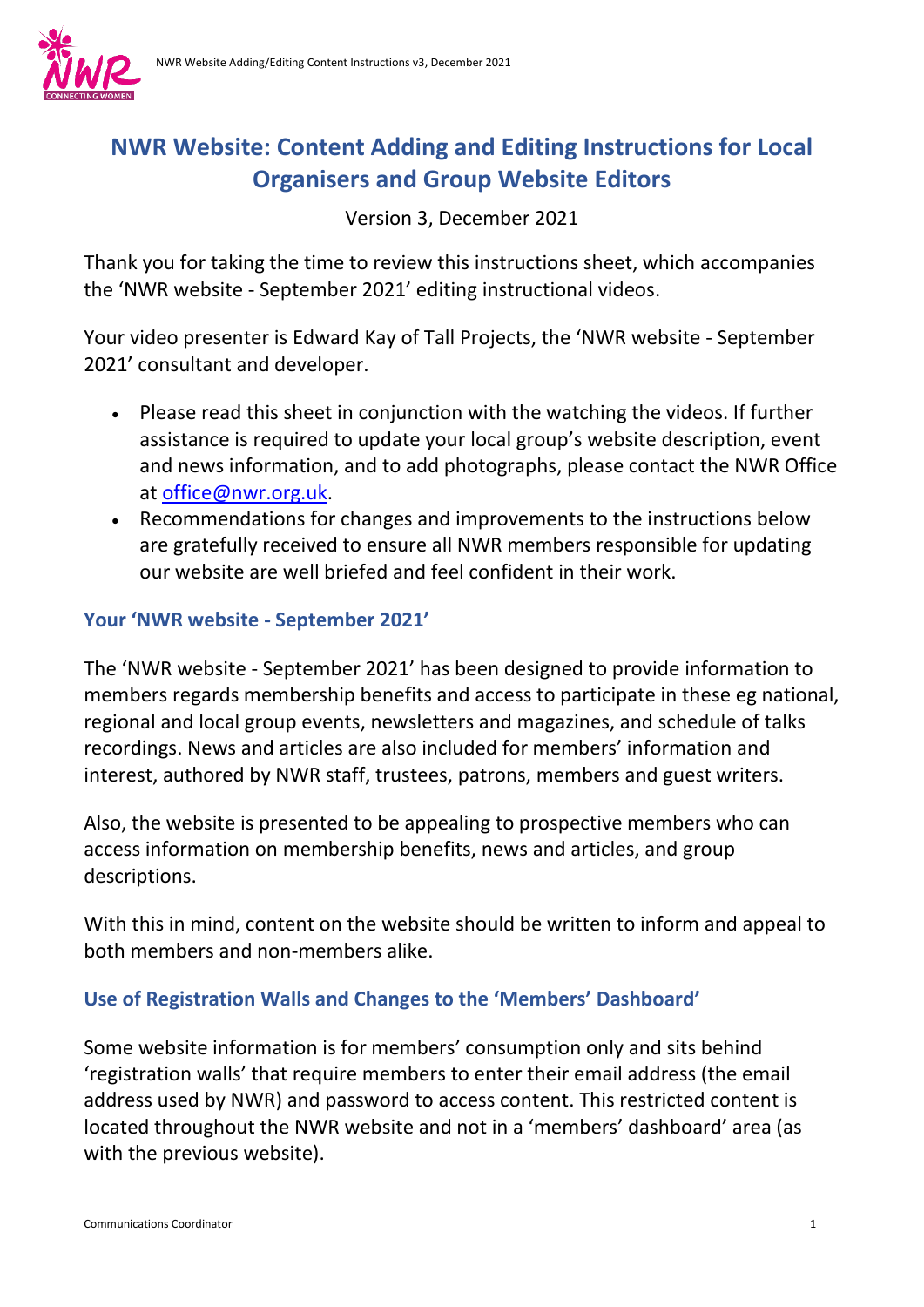

The 'NWR website - September 2021' 'My membership' area details members' membership status, group association, personal details, dietary requirements and GDPR consent – all linked to 'Sheep', NWR's new contact relationship management database. This information is accessed by members using the 'My membership' button, top right, on the website's home page, and by entering their email address and password. The information held in the 'My membership' area is designed to be edited by members. It is anticipated that members will 'self-serve' changes to the NWR database rather than the National Office team supporting on such matters.

#### **My Membership**

When LOs and website editors log into the NWR website 'Sheep' recognises their status and website editing permissions – no additional logging in process is required to access website editing controls.

If LOs and website editors cannot log into the website, or the website editing controls – please contact the NWR Office at [office@nwr.org.uk.](mailto:office@nwr.org.uk)

### **Editing the 'NWR website - September 2021' Required Information: Please Adhere to this Guidance**

- Never locate your group's map location pin at the actual address of your LO or other group member
- Please adjust your group's map location pin to a representative location eg a local landmark or 'town centre' location
- Never place an event location pin at the actual address of your event. Please adjust the pin to a representative location eg a local landmark or 'town centre' location
- Never add personal data/information eg addresses, email addresses, phone numbers
- For photographs:
	- o Please request GDPR permissions eg written permission from individuals appearing in photographs you intend to use on the website that their image may be used
- For photographs/images:
	- $\circ$  Please ensure you have permission to use photography/images from the owner
	- Please ensure you add copyright references where required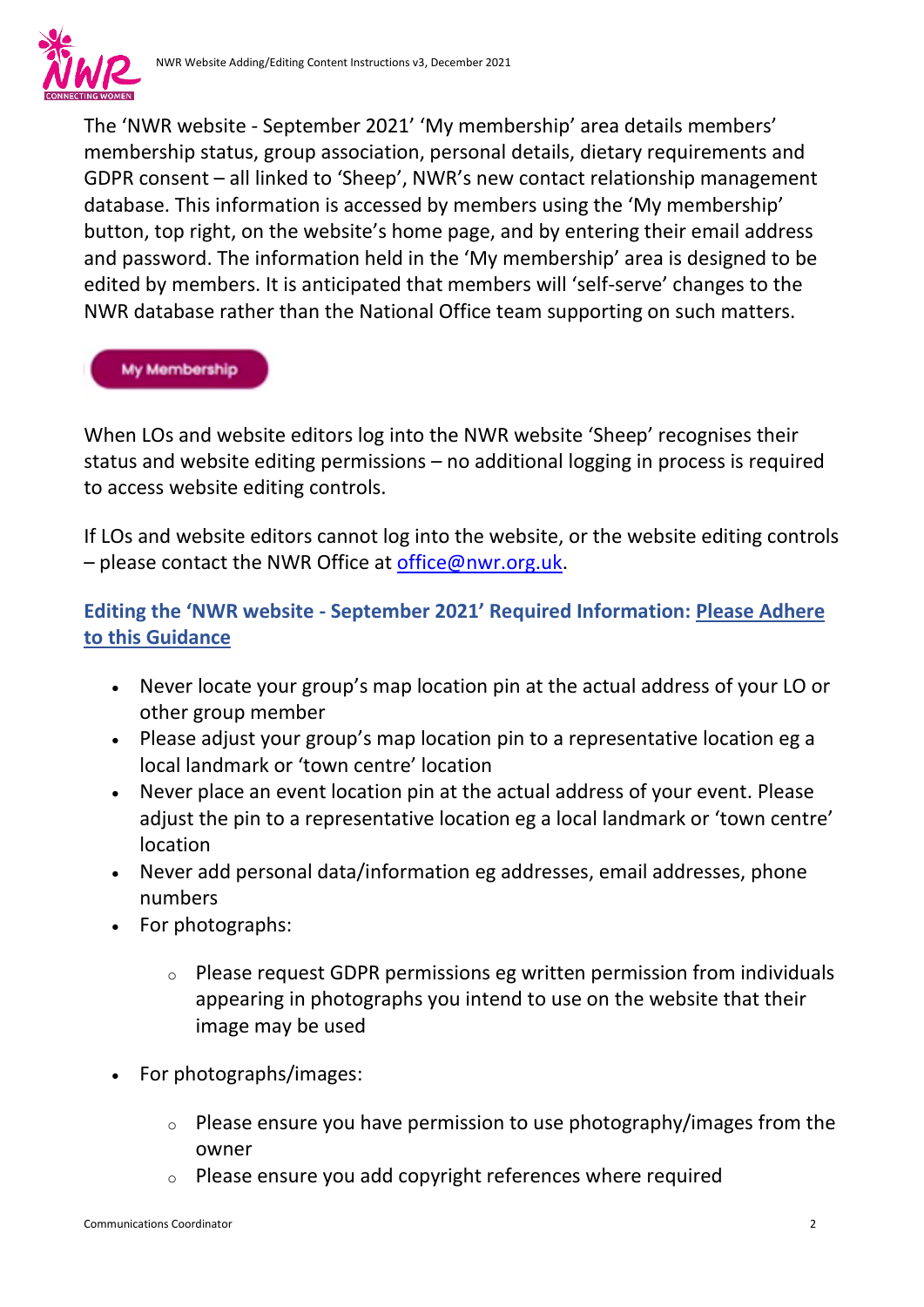

- For third party content:
	- o Please ensure you reference sources where needed eg "… taken from 'NWR's Guidance', Helen Page, 2021."

### **General Information - Please Follow These Guidelines Regarding Text Content**

- Use plain English please use English and not American English spellings
- Use words for numbers up to nine, and digits for number 10 plus
- Avoid use of capital letter for headings 'Please use UK sentence case' and apply bold and underlining where required

## **Photography/Image Content - Please Follow These Guidelines**

- Please be aware website editors can view all photography/imagery saved to the website's CMS (content management system) media library, and should add to the website only photography/imagery they (or their group colleagues) have uploaded, National Office supplied photography/images and photography/images supplied by other groups for which they have permission to use from other groups
- Please save photography using the following taxonomy to ensure photography/image ownership is clear
	- $\circ$  group name = prefix
	- $\circ$  + your notation = suffix
	- $\circ$  vear = optional
	- o eg Kilbarchan\_gardenmeeting\_2021
- Therefore, please use only photography/images with your group name or NWR prefix eg NWR\_conference\_2021, unless permission has been requested/received from other groups

### **Your Group Description – What This Should Include**

Your NWR website group description should enable website users to gain an understanding of the 'personality' of your group – perhaps with a view to joining NWR.

Consider adding this content:

- Where you meet eg 'group members' homes and gardens' or 'local village hall'
- Never add an actual group member's address or meeting location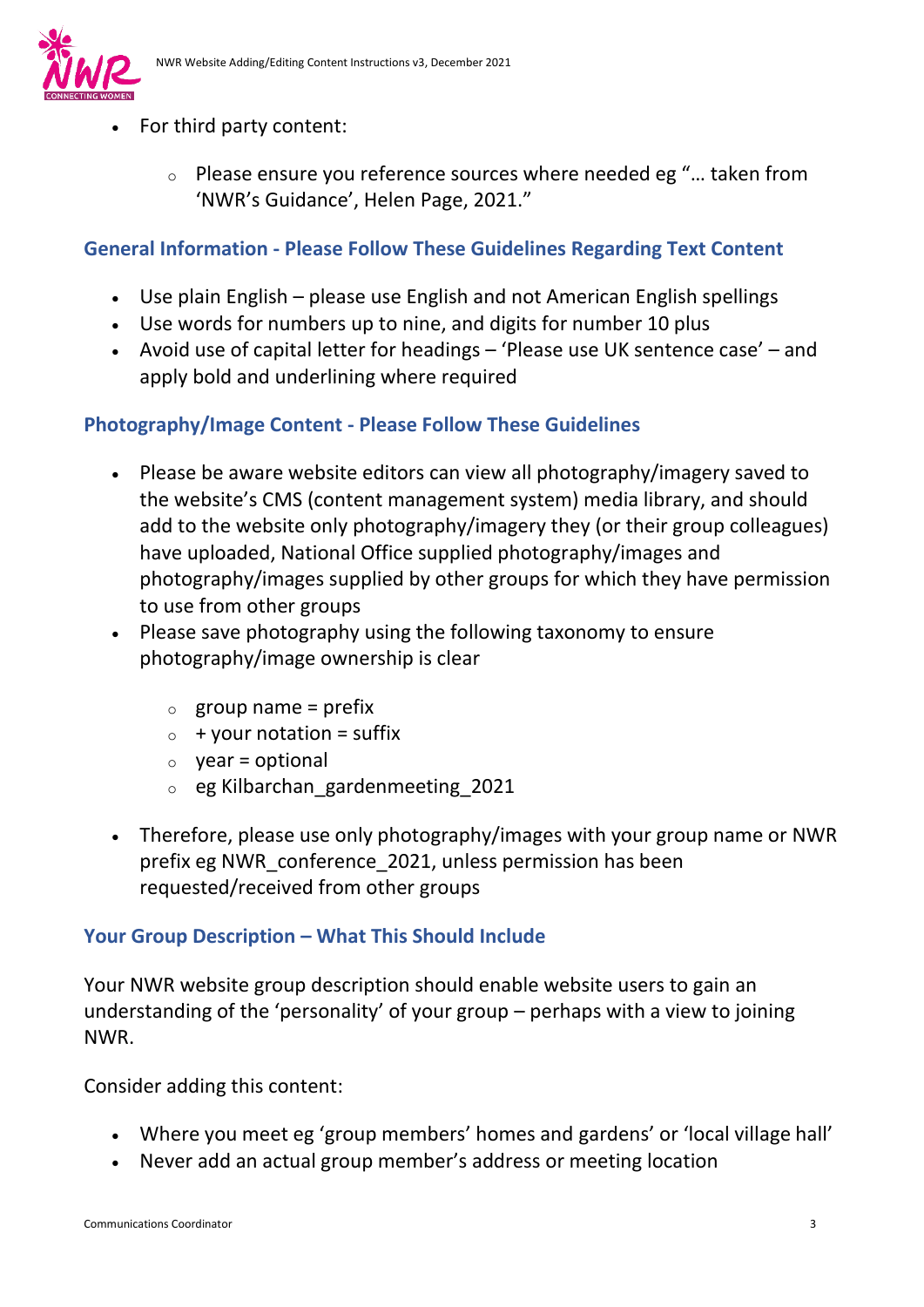

- Number of members
- When the group was founded
- Typical meeting activities
- Any special interest groups eg book group or walking group
- Photographs
- A portrait photograph of your LO

NB group descriptions are accessible to all website users.

### **Events – What This Should Include**

Use the 'Events' option to share your group programme events with group members, independent members and prospective members.

Consider adding this content:

- Add a descriptive title eg "A Discussion About National Parks" or "USA 'National Dishes Tasting'"
- Add a brief meeting description eg "Tell us about your favourite national park, home and abroad. Please advise the LO of your chosen park to ensure no doubling-up." or "Bring along a USofA food favourite for members to try. If cooking's not your thing, please consider a suitable beverage."
- Note the descriptions above 'talk' directly to the reader.
- Add a photograph of a similar previous meeting, or image that represents the discussion topic, or meeting type
- Please adhere to GDPR, copyright and source requirements
- Add date and time
- Using the map location pin add a representative location: never add a members' home address or actual meeting location

Event information is accessible by all website users.

### **News – What This Should Include**

Use the 'News' option to share your group's news with your group members, other NWR members and prospective members. The website 'News' section is also home to articles, fiction and other content designed to entertain and inform members.

Consider adding this content:

• A 'write-up' of an unusual group activity, a particularly successful activity, guest speakers, special interest group meetings, or group visits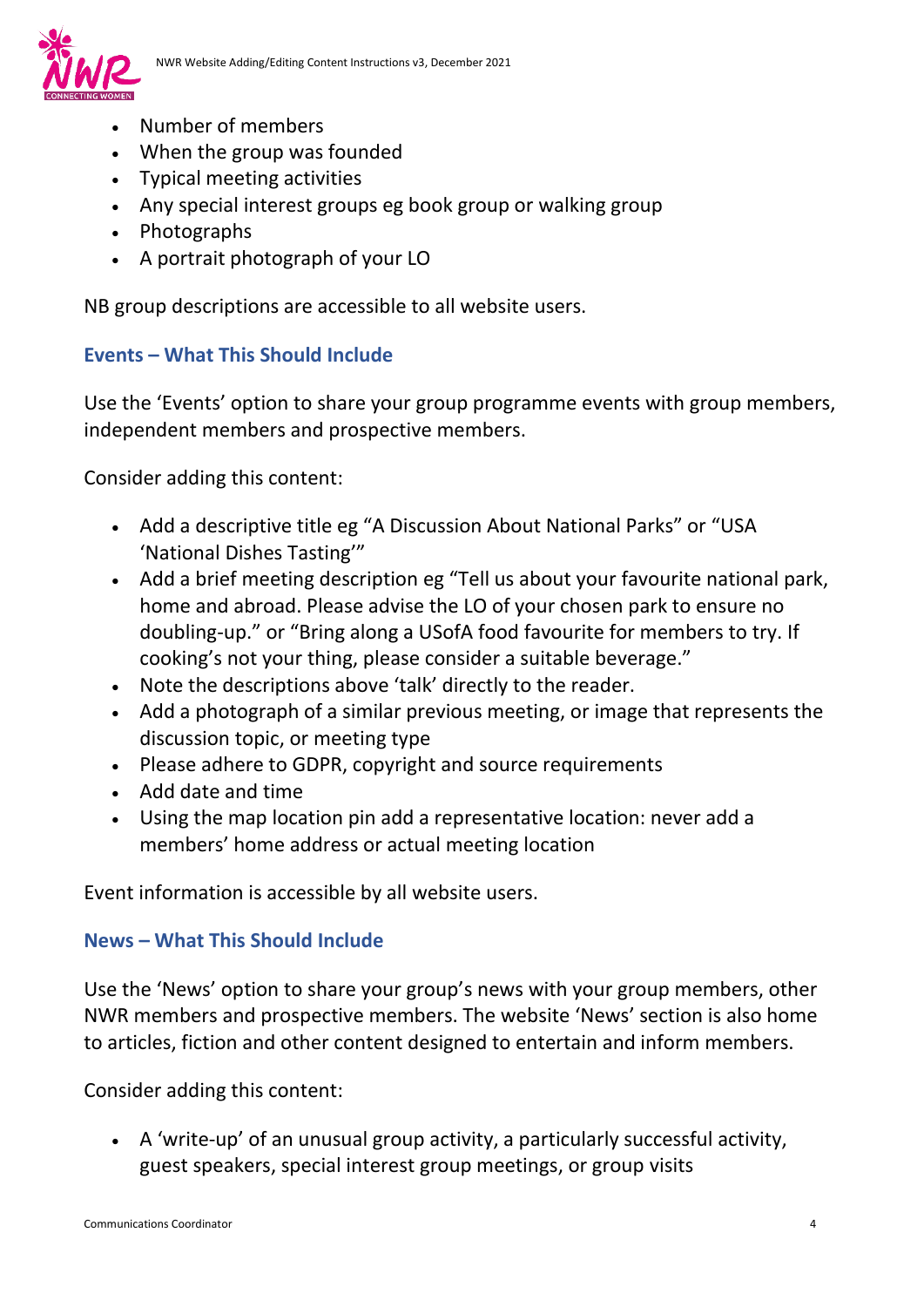

- Book reviews
- Short stories
- Poems
- News from a group member
- A group member's personal achievement
- Never add personal information eg addresses, email addresses and phone numbers
- Please adhere to GDPR, copyright and source requirements
- Photographs/images

News items are accessible to all website users.

#### **Video 1: LO and Website Editors Logging In Process**



- You will require your email address (as provided to NWR) and password to log in
- The log in button is top right of the screen/page
- There is no separate/additional log in as a LO or website editor the website will recognise you/your email address and your permissions
- If you are recognised as an LO or website editor, you will see a 'black bar' at the top of your screen/page

 $\circledR$  20 NWR  $\overline{\psi}$  5 + New  $\overline{\psi}$  8

- If you do not see a 'black bar' and or need to register with the National Office team as an LO or website editor, please contact the NWR Office at [office@nwr.org.uk.](mailto:office@nwr.org.uk)
- WordPress is the 'NWR website September 2021' CMS (content management system)

#### *Useful tips from our NWR website reviewers*

- You can find the 'black bar' by hovering over the top of your screen/page
- Review your group description every six months and the LO details each time you change LO

Hi, Jillys Testing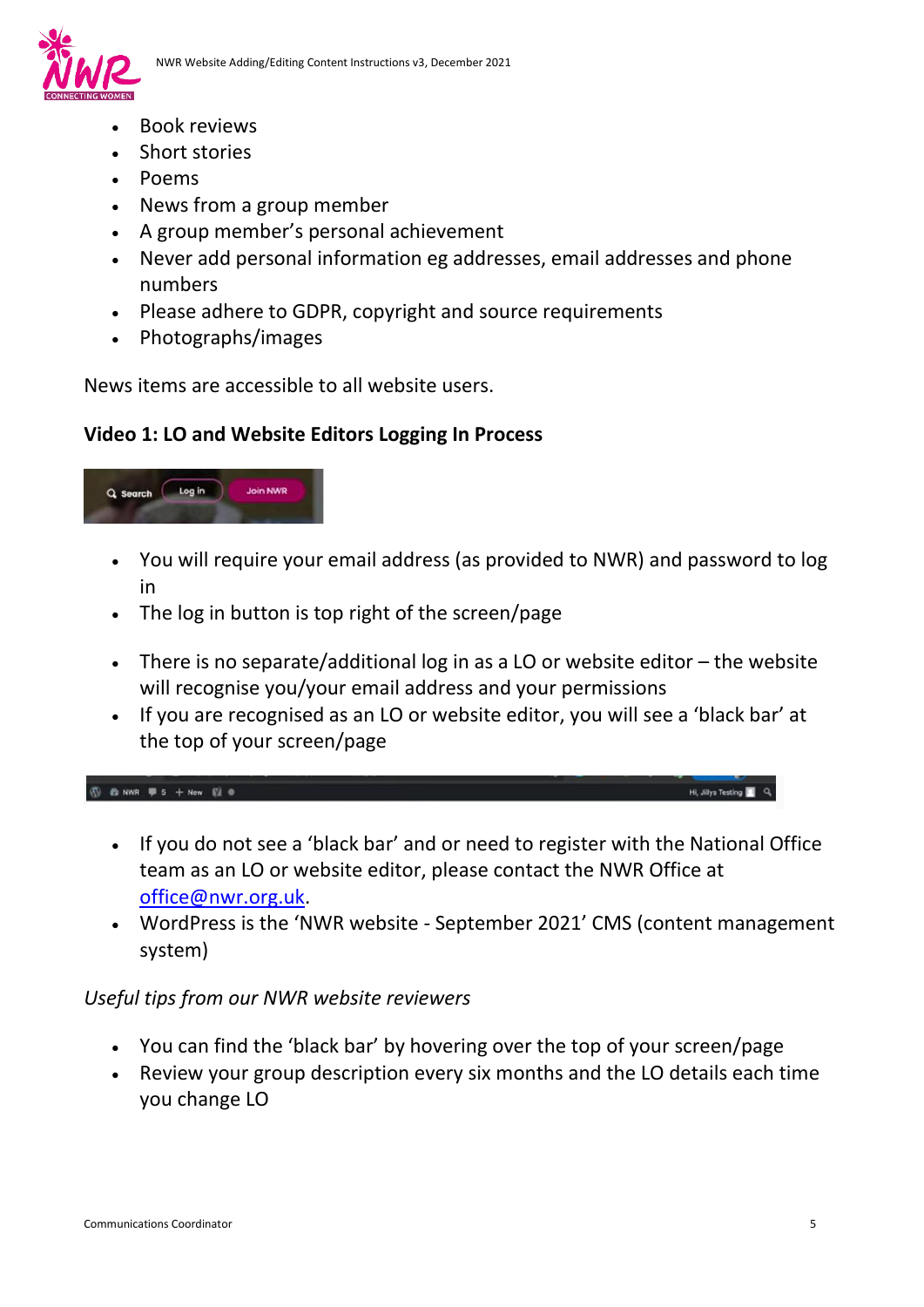

## **Video 2: Adding and Editing Group Content**

#### **Edit this group**

- As an LO or website editor you will see three 'extra' buttons at the top of your screen/page
- Please do not change your group name without referring to the NWR National Office team
- Please do not hide your group's 'join now' button without referring to the NWR National Office team
- Please use the formatting tool bar to ensure a consistent 'look' across the website
- Please refer to instructions regarding photography/image use and naming
- Use your group's name to search for 'your' photography/images in the media library
- Downloads eg please add your programmes here
- No not add any personal data or actual addresses
- Links eg please add website links to venues you have visited as a group
- A 'URL' is a website address (a Uniform Resource Locator)
- When adding a website link to your 'NWR website September 2021' content, please ensure you use the full URL, including the https eg [https://www.nwr.org.uk,](https://www.nwr.org.uk/) and not [www.nwr.org.uk](http://www.nwr.org.uk/)
- 'https' refers to 'hypertext transfer protocol secure' a security protocol for communicating data between a web browser and a website

### *Useful tips from our NWR website reviewers*

- If possible, groups should compile their own small image library and use standard shots to illustrate specific types of events
- When adding content and whilst in Preview mode, editors can you log off, and provided you hit 'save draft', your draft work will still be there to come back to next time
- Only draft content can be deleted. Published content needs to be changed to draft status before the option to move to bin is offered.
- Content cannot be deleted immediately: it moves to the bin. From the bin it can be restored or deleted permanently.
- As a group content editor, you can delete only content you have created. You can't change group content associated with other users.

•